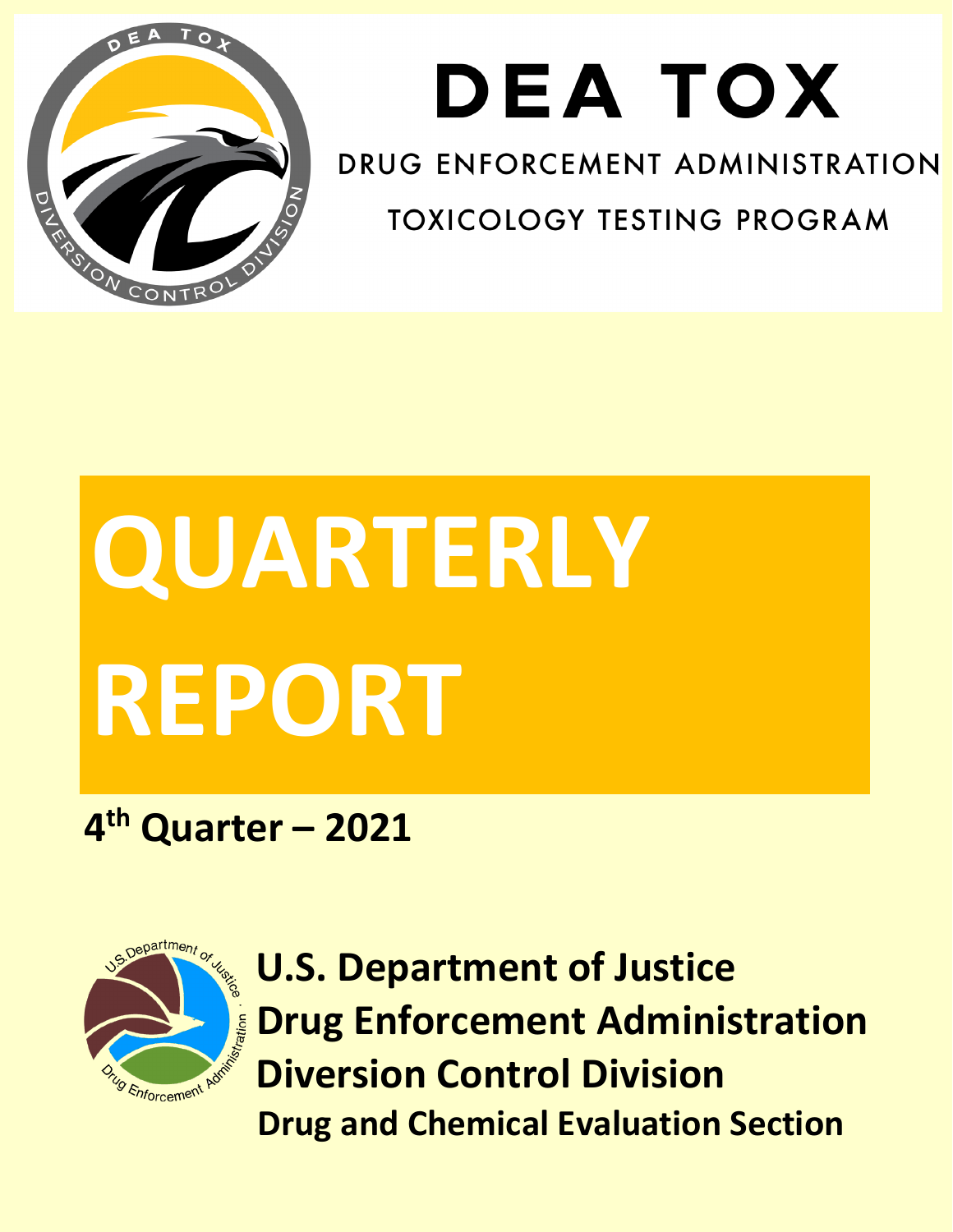## Contents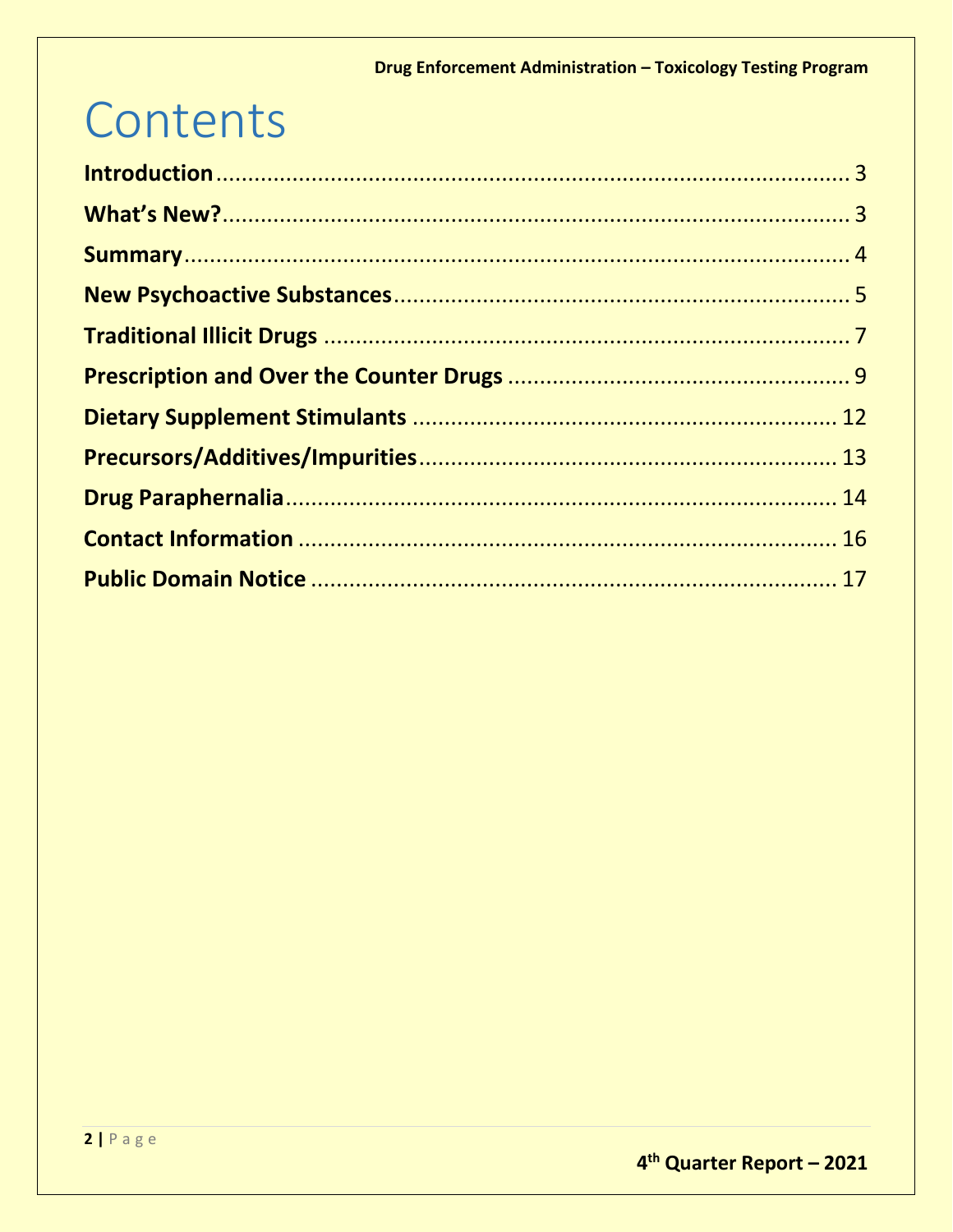## <span id="page-2-0"></span>Introduction

The Drug Enforcement Administration's Toxicology Testing Program (DEA TOX) began in May 2019 as a surveillance program aimed at detecting new psychoactive substances within the United States. In response to the ongoing synthetic drug epidemic, the Drug Enforcement Administration (DEA) awarded a contract with the University of California at San Francisco (UCSF) to analyze biological samples generated from overdose victims of synthetic drugs.

In many cases, it can be difficult to ascertain the specific substance responsible for the overdose. The goal of DEA TOX is to connect symptom causation to the abuse of newly emerging synthetic drugs (e.g. synthetic cannabinoids, synthetic cathinones, new synthetic opioids, other hallucinogens, etc.).

DEA has reached out to local health departments, law enforcement partners, poison centers, drug court laboratories, hospitals and other medical facilities, to offer testing of leftover or previously collected samples for analysis of synthetic drugs. DEA TOX is interested in patients thought to have ingested a synthetic drug, where the traditional drug screen has produced little or no viable options to explain the symptoms exhibited by the patient (alcohol and THC are exempted). DEA TOX may approve leftover un-used biological samples (or biological samples) for testing from a medical facility or law enforcement partner only.

Once DEA TOX is contacted (**[DEATOX@DEA.GOV](mailto:DEATOX@DEA.GOV)**) and upon approval by DEA of the request for testing of specific samples, the originating laboratory is invited to send their samples to the Clinical Toxicology and Environmental Biomonitoring (CTEB) Laboratory at UCSF. DEA covers the full cost of analysis for each sample approved for testing. Using liquid chromatography- quadrupole time-of-flight mass spectrometry, synthetic drugs identified within the samples are confirmed and quantified. The CTEB laboratory currently maintains a comprehensive drug library consisting of the following:

> 912 new psychoactive substances (**NPS**); 161 traditional illicit drugs (**TID**); 93 prescription or over-the-counter (**OTC**) drugs; 15 dietary supplement stimulants (**DSS**); and Multiple precursor chemicals, additives or impurities (**P/A/I**)

This publication presents the results of cases analyzed and completed by the CTEB laboratory from October 1, 2021 through December 31, 2021.

## <span id="page-2-1"></span>What's New?

We have added a new section entitled "Drug Paraphernalia"

• In some instances, further testing of drug paraphernalia associated with an overdose has been requested. These results, when available, will now be included along with the drug breakdown and quantification of NPS identified.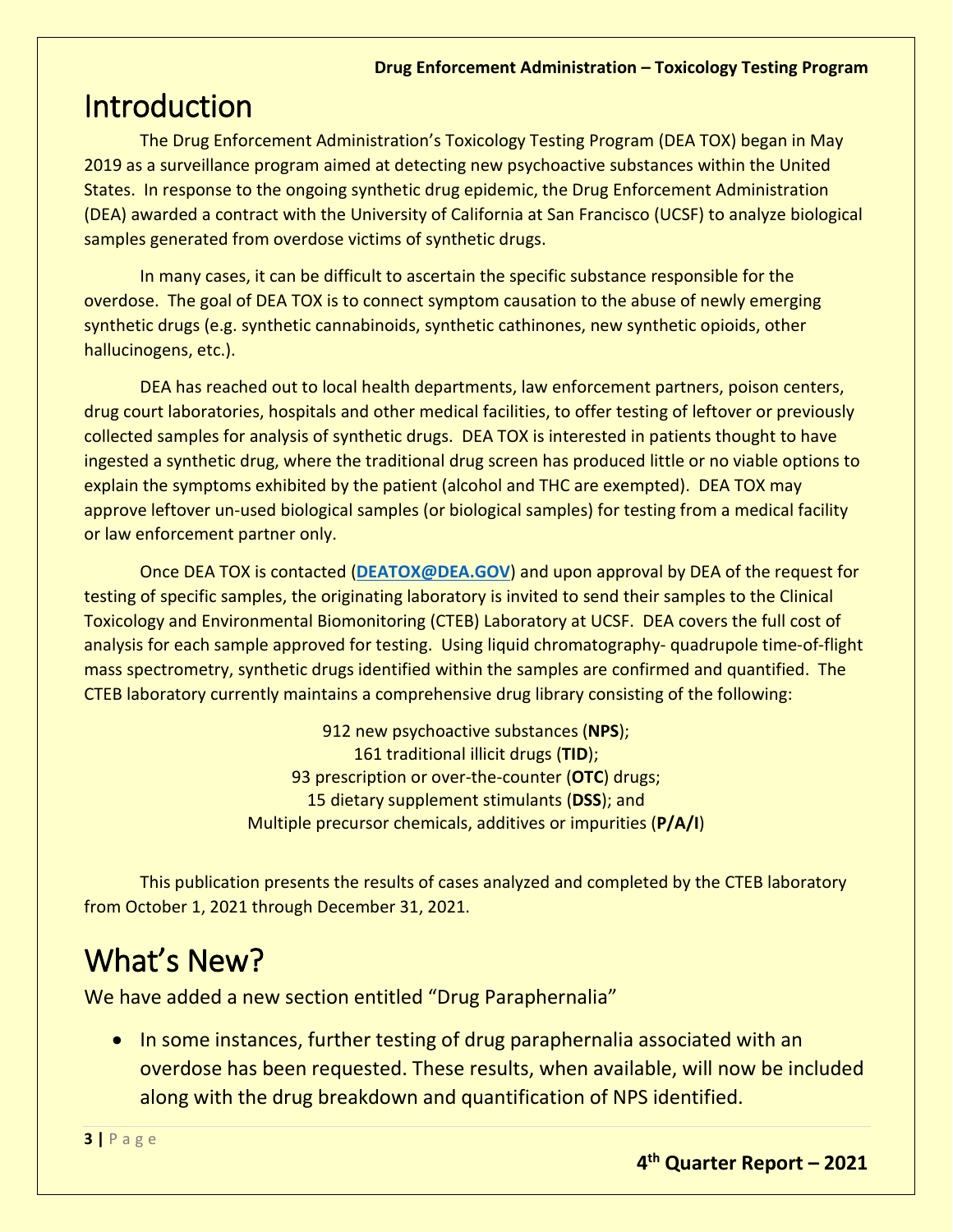## <span id="page-3-0"></span>**Summary**

Between October 1, 2021 through December 31, 2021, 115 biological samples from 97 cases and five drug paraphernalia exhibits from two cases originating from ten states namely Florida (2), Georgia (3), Kentucky (29), Massachusetts (2), North Carolina (4), Ohio (36), Pennsylvania (1), Tennessee (20), Texas (1), and Washington (1) were submitted to DEA TOX. These samples were analyzed for NPS, TID, prescription or OTC drugs, DSS, and P/A/I. The biological samples submitted consisted of 13 serum, 17 plasma, 22 whole blood, and 63 urine samples.

DEA TOX identified and confirmed a total of 755 drugs and metabolites that consisted of 80 NPS detections, 302 TID detections, 343 prescription or OTC drug detections, 5 DSS detections, and 25 P/A/I detections during this reporting period (Fig. 1A). While some drugs identified could be placed in more than one category, for purposes of this report and for consistency, DEA TOX placed such substances in a single category only. Substances that are not approved by the Food and Drug Administration for medical use within the U.S. are considered NPS.

A breakdown of the 755 total drug and metabolite confirmations demonstrated 98 different drugs, which consisted of 18 NPS, 15 TID, 60 prescription and OTC drugs, 2 DSS, and 3 P/A/I (Fig. 1B).

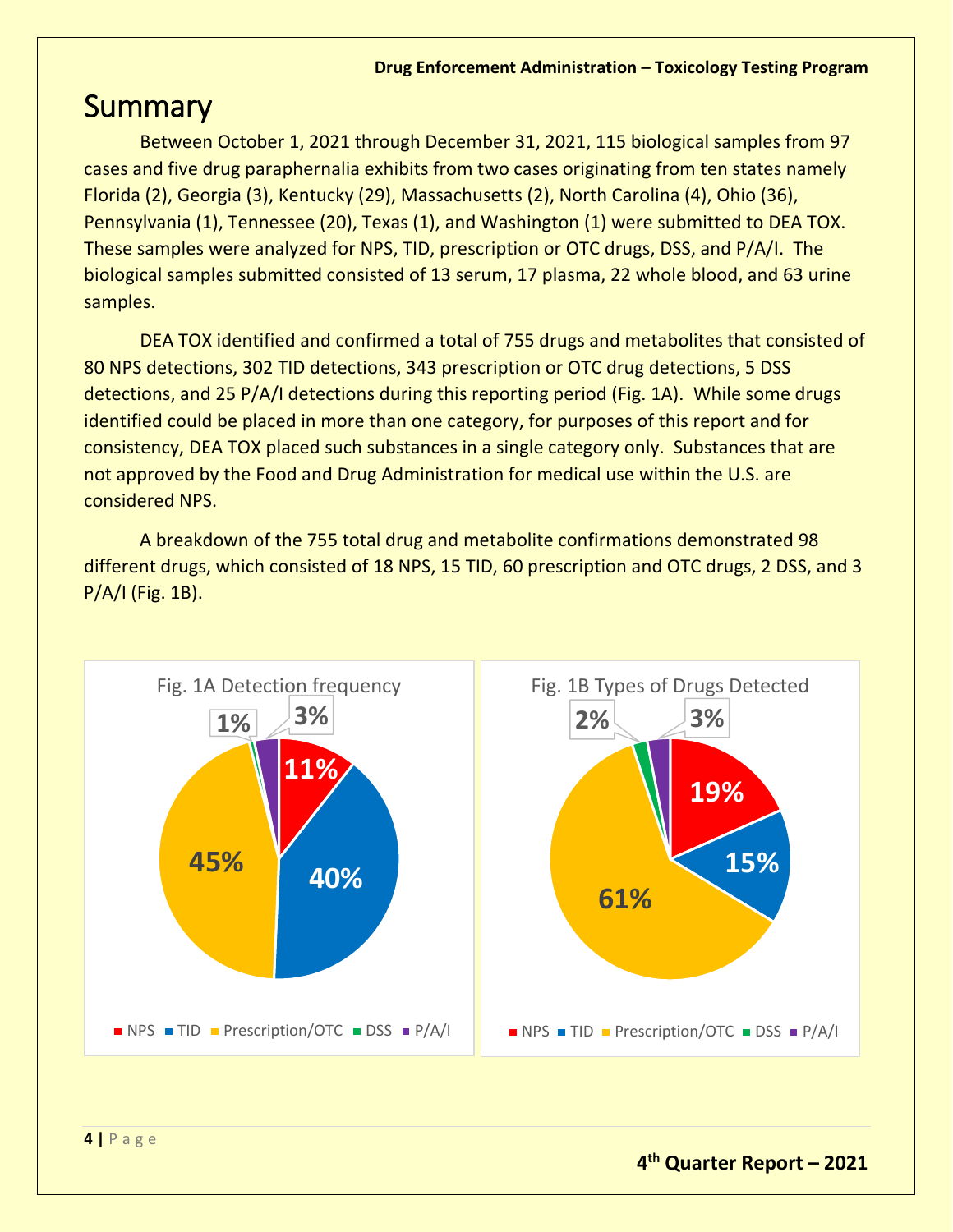## <span id="page-4-0"></span>New Psychoactive Substances

DEA TOX confirmed 69 detections comprising of 17 NPS<sup>§</sup> (Table 1) from six different classes of drugs (Figure 2A) in the fourth quarter of 2021. The total encounters for each NPS class are summarized in Figure 2B.



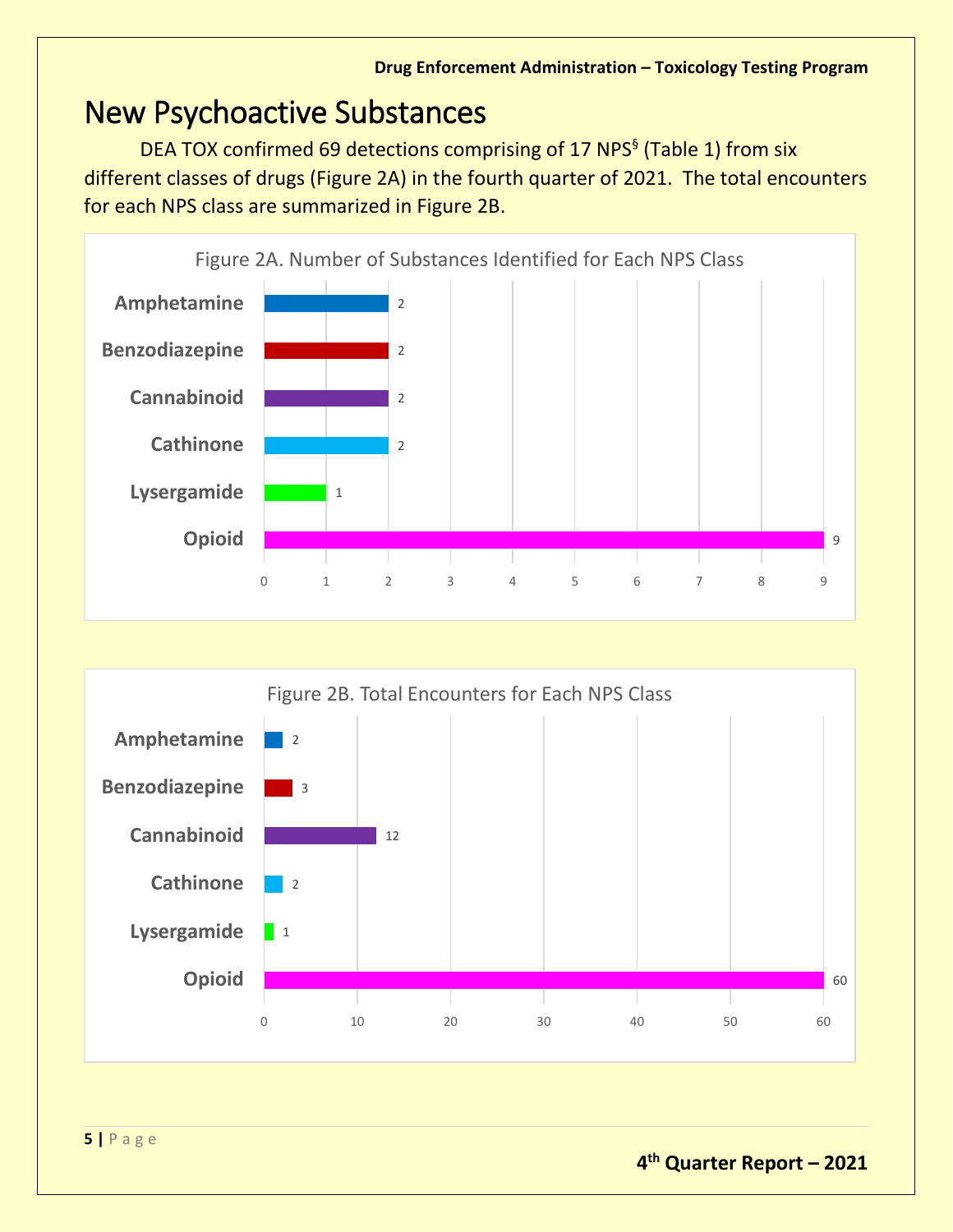#### **Table 1. NPS detected – Fourth Quarter 2021**

|                          |                           |                |                      | Confirmed Levels (ng/mL)** |     |              |           |
|--------------------------|---------------------------|----------------|----------------------|----------------------------|-----|--------------|-----------|
| <b>Drug Class</b>        | <b>Drug</b>               | Freq.          | <b>States Found*</b> | $\mathsf{S}$               | P   | <b>WB</b>    | $\cup$    |
|                          | 3,4-DMMA                  | $\overline{1}$ | <b>TN</b>            |                            |     | 0.1          |           |
| Amphetamine              | Ethylamphetamine          | $\mathbf{1}$   | OH                   |                            |     |              | 177       |
| Benzodiazepine           | <b>Bromazolam</b>         | $\mathbf{1}$   | <b>TN</b>            |                            |     | 4.2          |           |
|                          | Etizolam                  | $\overline{2}$ | GA, NC               | $0.4 - 55.6$               |     |              |           |
|                          | Alpha-                    |                |                      |                            |     |              |           |
| Cathinone                | pyrrolidinohexano-        |                |                      |                            |     |              |           |
|                          | phenone (a-PHP)           | $\mathbf{1}$   | <b>TN</b>            |                            |     | 182          |           |
|                          | Eutylone                  | $\mathbf{1}$   | <b>GA</b>            | 20.8                       |     |              |           |
| Lysergamide              | <b>LAMPA</b>              | $\overline{1}$ | <b>MA</b>            | 6.4                        |     |              | 4.1       |
|                          | 2-Methyl-AP-237           | $\overline{1}$ | <b>WA</b>            |                            |     | 313          |           |
|                          | <b>Acetyl Fentanyl</b>    | $\overline{2}$ | OH, TN               |                            |     | 3.4          | 1580      |
|                          | Beta-hydroxy              |                | KY(2), OH(13),       |                            |     |              |           |
|                          | Fentanyl                  | 18             | TN(3)                |                            | 0.3 | $0.4 - 1.1$  | 9.8-1480  |
|                          | Metonitazene              | 8              | TN(8)                |                            |     | $0.7 - 16.5$ |           |
|                          |                           |                |                      |                            |     |              |           |
|                          | Mitragynine               | $\overline{4}$ | <b>NC, TN(2), WA</b> | 40.9                       |     | $0.8 - 60.4$ | 229       |
|                          | N-Piperidinyl             |                |                      |                            |     |              |           |
|                          | Etonitazene               | $\overline{2}$ | TN(2)                |                            |     | $0.4 - 2.1$  |           |
| Opioids                  | N-Pyrrolidino             |                |                      |                            |     |              |           |
|                          | Etonitazene               | $\mathbf{1}$   | <b>TN</b>            |                            |     | 4.1          |           |
|                          | para-Fluoro               |                |                      |                            |     |              |           |
|                          | fentanyl                  | 13             | GA, OH(4), TN(8)     | 4.8                        |     | $0.6 - 82$   | 20.3-399  |
|                          | 7-OH Mitragynine          | $\mathbf{1}$   | <b>NC</b>            |                            |     |              | 58.8      |
|                          | <b>Acetyl Norfentanyl</b> | 3              | OH(3)                |                            |     |              | 16.3-826  |
|                          | Despropionyl para-        |                |                      |                            |     |              |           |
|                          | fluoro fentanyl           | $\overline{4}$ | TN(4)                |                            |     | $0.1 - 1.6$  |           |
|                          | N-Methyl                  |                |                      |                            |     |              |           |
|                          | Norfentanyl               | $\overline{2}$ | OH(2)                |                            |     |              | 11.9-25.2 |
|                          | Norsufentanil             | $\mathbf{1}$   | <b>OH</b>            |                            |     |              | 3360      |
| Synthetic<br>cannabinoid | <b>ADB-BUTINACA</b>       | $\mathbf{1}$   | KY                   |                            | 3.7 |              |           |

\* GA – Georgia; KY – Kentucky; MA – Massachusetts; NC – North Carolina; OH – Ohio; TN – Tennessee; WA – Washington

\*\*S- Serum; P-Plasma; WB- Whole Blood; U-Urine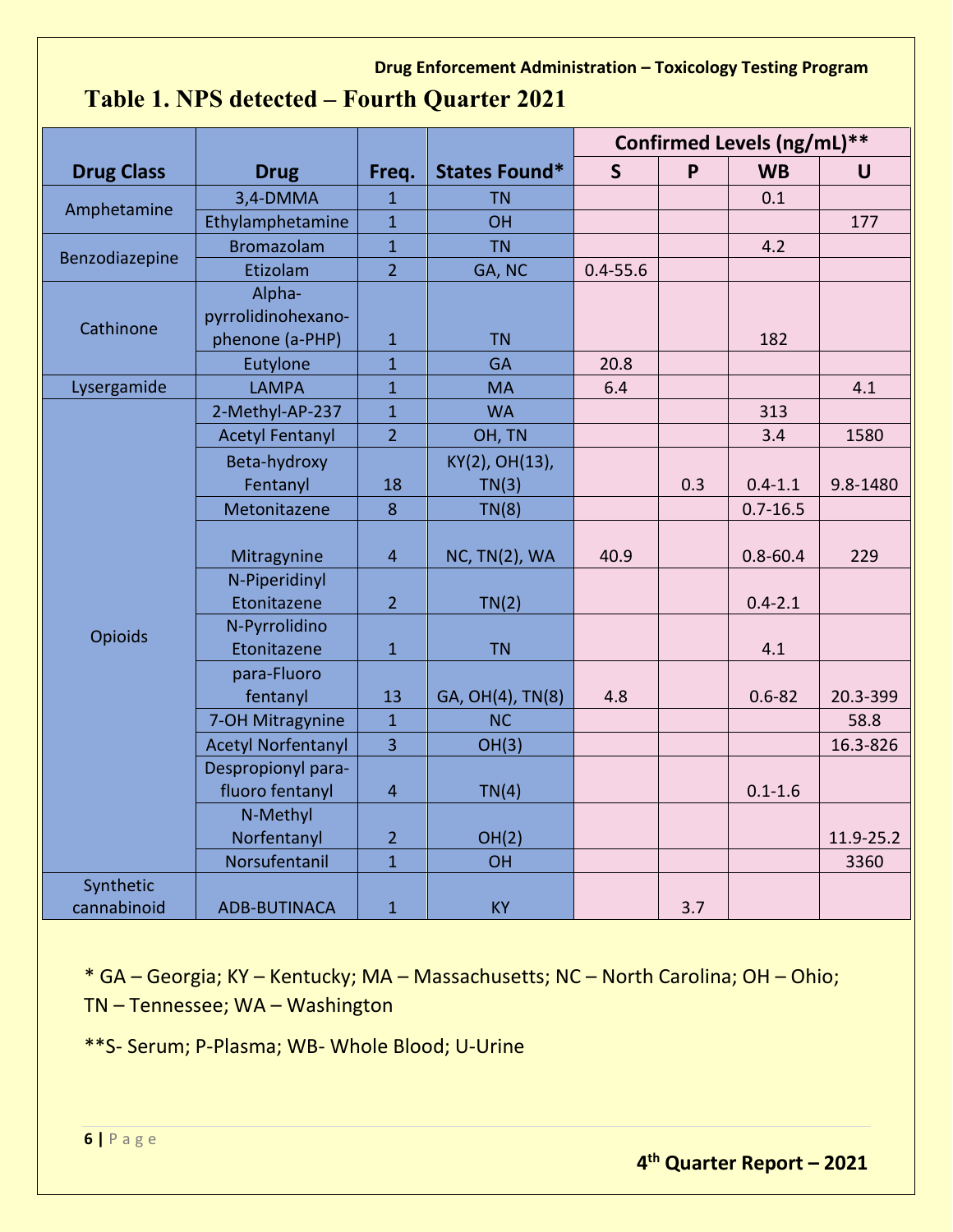## <span id="page-6-0"></span>Traditional Illicit Drugs

DEA TOX confirmed 302 detections comprising of 15 TIDs<sup>§</sup> (Table 2) in the fourth quarter of 2021.

#### **Table 2. TID detected – 4th Quarter 2021**

|                   |                        |                |                      | Confirmed Levels (ng/mL)** |           |              |              |
|-------------------|------------------------|----------------|----------------------|----------------------------|-----------|--------------|--------------|
| <b>Drug Class</b> | <b>Drug</b>            | Freq.          | States Found*        | $\mathsf{S}$               | P         | <b>WB</b>    | $\mathbf U$  |
|                   |                        |                | KY(9), OH(3),        |                            | $42.5 -$  |              | 2210-        |
|                   | Amphetamine            | 17             | TN(5)                | 126                        | 79.3      |              | 173000       |
|                   |                        |                | KY(9), NC(1),        | $36.6 -$                   | $312 -$   |              | $14.2 -$     |
| Amphetamines      | Methamphetamine        | 26             | OH(7), TN(9)         | 62.8                       | 999       | 1.0-2480     | 172000       |
|                   | 4-Hydoxymeth-          |                | KY(6), NC, OH,       |                            |           |              | $29.7 -$     |
|                   | amphetamine            | 9              | <b>TN</b>            |                            |           | 37.1         | 1230         |
|                   | HMMA <sup>#</sup>      | $\overline{2}$ | KY(2)                |                            |           |              | $3.5 - 19.5$ |
| Arylcyclohexyl-   | Ketamine               | $\overline{4}$ | KY(4)                |                            | 20.4      |              | 6040         |
| amines            | Phencyclidine          | $\overline{2}$ | OH(2)                |                            |           |              | $8.2 - 77.9$ |
| Cannabinoids      | 11-nor-9-carboxy-      |                | KY(10), NC(2),       | $37.8 -$                   | $53.6 -$  |              | $47.8 -$     |
|                   | delta-9-THC            | 20             | OH (7), PA           | 107                        | 250       |              | 6860         |
|                   |                        |                | GA, KY(3), NC,       |                            |           |              |              |
|                   | Cocaine                | 23             | OH(17), TN           | 6.4                        |           | 87.3         | 9-24300      |
|                   |                        |                | GA(2), KY(6),        |                            |           |              |              |
| Cocaine           |                        |                | MA, NC, OH(23),      | $13.2 -$                   | $4.5 -$   |              | $10.1 -$     |
|                   | Benzoylecgonine        | 36             | TN(3)                | 3770                       | 85.2      | 1.1-1620     | 148000       |
|                   | Cocaethylene           | 5              | KY(2), OH(3)         |                            |           |              | <b>NQ</b>    |
|                   |                        |                | GA(2), KY(3),        |                            |           |              |              |
|                   | <b>Ecgonine methyl</b> |                | MA, NC, OH(18),      |                            |           |              |              |
|                   | ester                  | 26             | <b>TN</b>            | <b>NQ</b>                  | <b>NQ</b> | <b>NQ</b>    | <b>NQ</b>    |
|                   | Codeine                | $\overline{7}$ | <b>OH(6), TN</b>     |                            |           | 0.2          | 7.4-642      |
|                   |                        |                | GA, KY(10),          |                            |           |              |              |
|                   |                        |                | NC(2), OH(16),       |                            |           |              |              |
|                   | Fentanyl               | 44             | TN (15)              | $0.4 - 5.5$                | 3.7       | $1.2 - 29.5$ | 2.7-8750     |
|                   | Hydrocodone            | $\overline{4}$ | <b>KY, OH(2), TN</b> |                            |           | 29.5         | 182-480      |
|                   | Hydromorphone          | $\overline{7}$ | <b>KY(6), OH</b>     |                            | 20.6      |              | 8.8-523      |
| Opioids           |                        |                | NC, OH(12),          |                            |           |              | $4.8 -$      |
|                   | Morphine               | 19             | TN(6)                |                            |           | $0.6 - 5.8$  | 45600        |
|                   | Oxycodone              | $\overline{3}$ | <b>KY, OH(2)</b>     |                            | 3.5       |              | 167-9520     |
|                   | Oxymorphone            | $\overline{2}$ | OH(2)                |                            |           |              | 62.1-277     |
|                   | 6-acetyl morphine      | $\overline{7}$ | OH(7)                |                            |           |              | 19.8-391     |
|                   |                        |                | KY(10), NC(2),       |                            |           |              |              |
|                   |                        |                | OH(20), PA,          |                            |           |              | $2.9 -$      |
|                   | Norfentanyl            | 39             | TN(6)                |                            | 3.4       | $0.5 - 4.7$  | 62700        |

**7 |** Page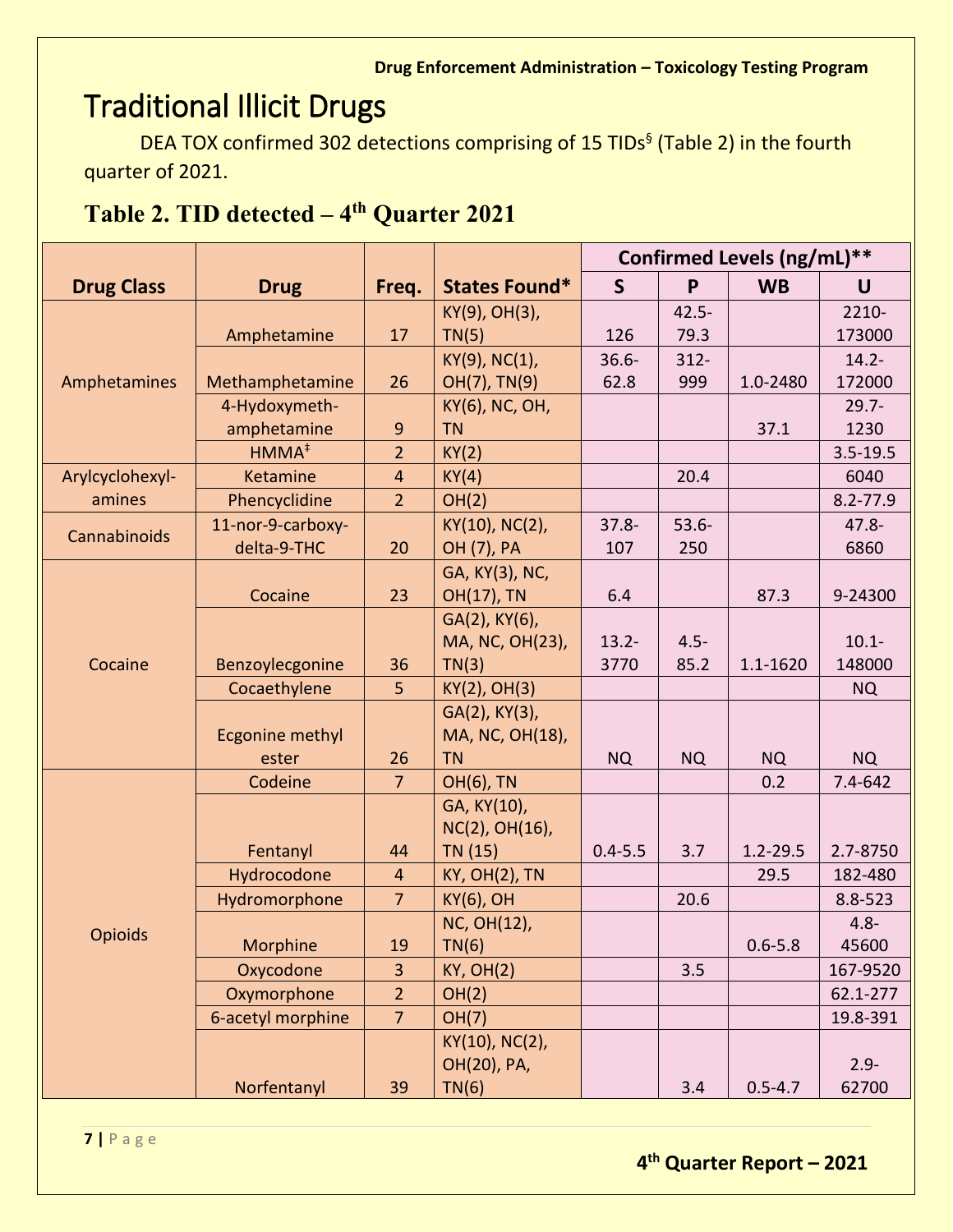\* GA – Georgia; KY – Kentucky; MA – Massachusetts; NC – North Carolina; OH – Ohio; PA

– Pennsylvania; TN – Tennessee; TX – Texas; WA – Washington

\*\*S- Serum; P-Plasma; WB- Whole Blood; U-Urine; NQ – Not Quantified

‡ 4-Hydroxy-3-methoxymethamphetamine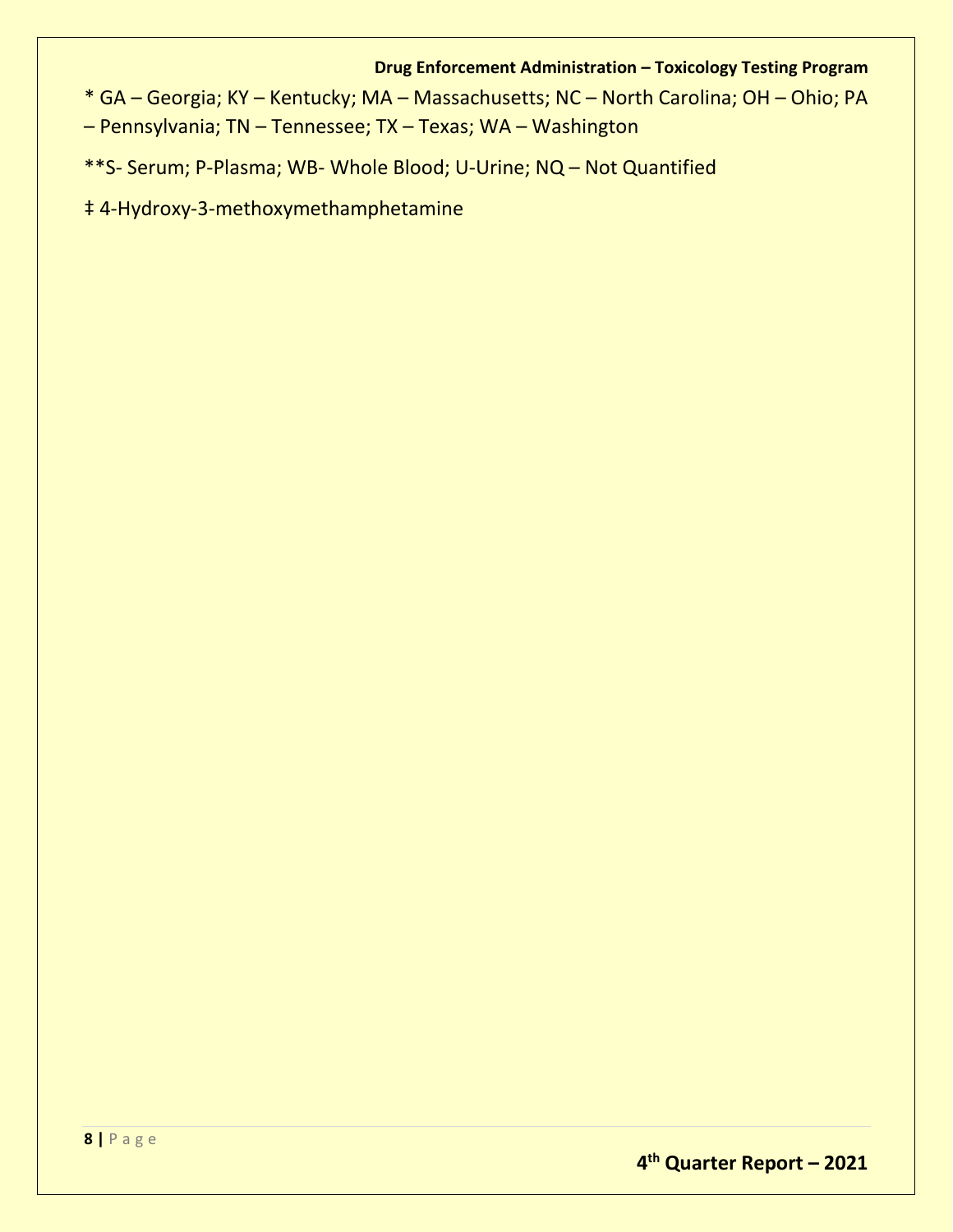## <span id="page-8-0"></span>Prescription and Over the Counter Drugs

DEA TOX confirmed 343 detections comprising of 60 prescription or OTC drugs<sup>§</sup> (Table 3) in the fourth quarter of 2021.

#### **Table 3. Prescription or OTC drugs detected – 4th Quarter 2021**

| <b>Drug Class</b> | <b>Drug</b>       | Freq.           | <b>States Found*</b>                |
|-------------------|-------------------|-----------------|-------------------------------------|
| Anesthetic        | Lidocaine         | 16              | KY(3), MA, OH(3), TN(9)             |
| Antibiotic        | Sulfomethoxazole  | $\overline{2}$  | KY(2)                               |
|                   | Gabapentin        | 8               | KY(3), TN(5)                        |
|                   | Lamotrigine       | 3               | $KY(2)$ , NC                        |
| Anticonvulsant    | Levetiracetam     | $\mathbf{1}$    | <b>KY</b>                           |
|                   | Oxcarbazepine     | $\mathbf{1}$    | OH                                  |
|                   | Phenytoin         | $\mathbf{1}$    | KY                                  |
|                   | Amitriptyline     | 3               | KY(3)                               |
|                   | Nortriptyline     | 3               | KY(3)                               |
|                   | <b>Bupropion</b>  | $\mathbf{1}$    | OH                                  |
|                   | Citalopram        | 5               | KY(2), OH, TN, WA                   |
|                   | Doxepin           | $\mathbf{1}$    | <b>TN</b>                           |
|                   | <b>Duloxetine</b> | $\overline{2}$  | OH, TN                              |
| Antidepressant    | Fluoxetine        | 8               | KY(3), MA, OH(2), TN, WA            |
|                   | Norfluoxetine     | $6\phantom{1}6$ | KY, MA, OH(2), TN, WA               |
|                   | mCPP**            | 8               | KY, MA, OH(4), TN(2)                |
|                   | Paroxetine        | $\overline{1}$  | OH                                  |
|                   | Sertraline        | $\overline{2}$  | OH(2)                               |
|                   | Trazodone         | 8               | KY, MA, OH(4), TN(2)                |
|                   | Venlafaxine       | $\mathbf{1}$    | OH                                  |
| Antidiabetic      | Metformin         | $\mathbf{1}$    | OH                                  |
| Antidiarrheal     | Loperamide        | $\overline{2}$  | OH, TN                              |
|                   | Chlorpheniramine  | $\mathbf{1}$    | <b>MA</b>                           |
| Antihistamine     | Diphenhydramine   | 29              | GA(2), KY(4), NC, OH(12), TN(9), TX |
|                   | Hydroxyzine       | $\overline{7}$  | KY, NC(2), OH(3), TN                |
|                   | Promethazine      | $\mathbf 1$     | <b>TN</b>                           |
|                   | Aripiprazole      | $\overline{2}$  | NC, OH                              |
| Antipsychotic     | Haloperidol       | 3               | NC, TN, TX                          |
|                   | Olanzapine        | 3               | NC, OH, TN                          |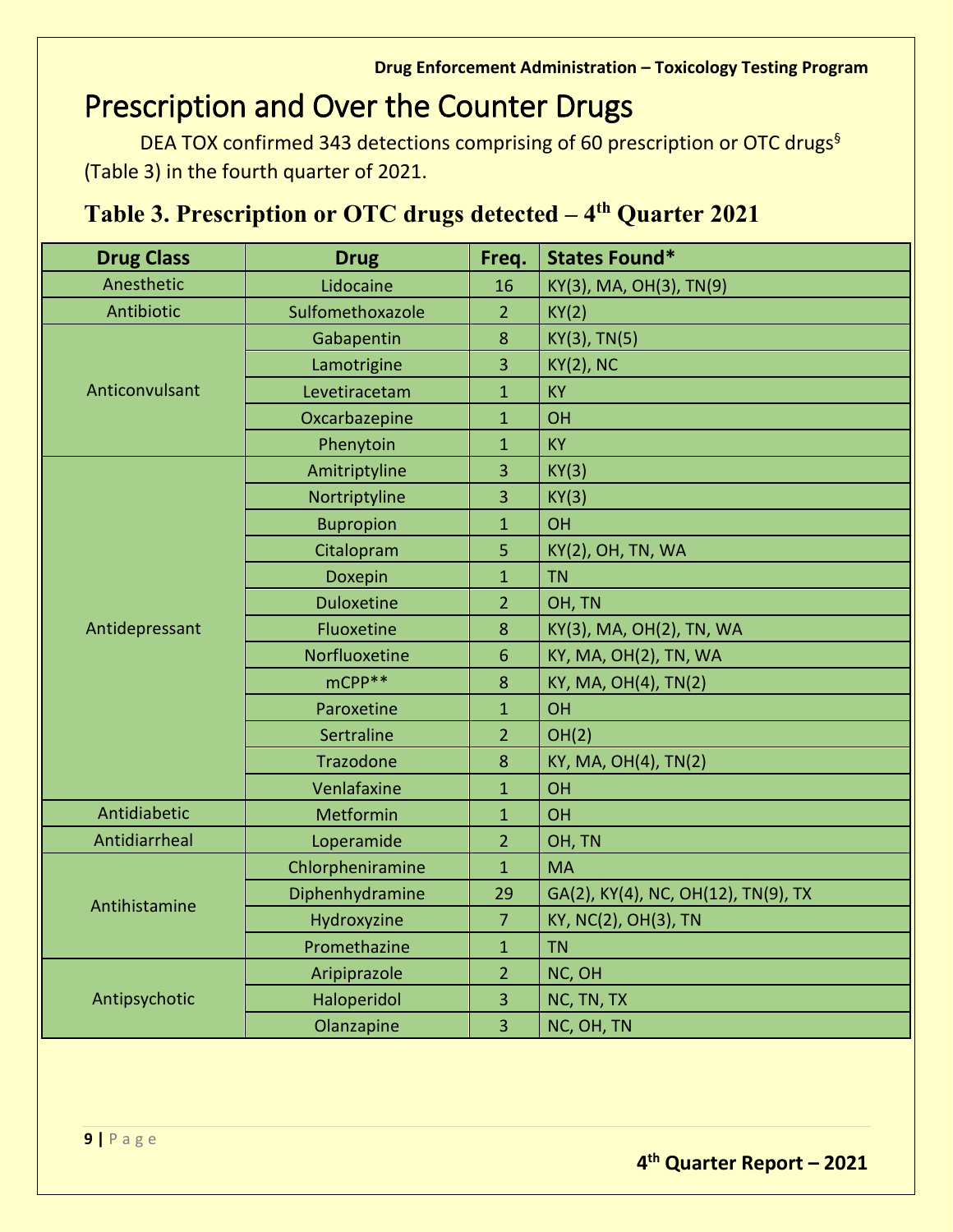|                          |                          |                         | <b>Drug Enforcement Administration - Toxicology Testing Program</b> |
|--------------------------|--------------------------|-------------------------|---------------------------------------------------------------------|
| <b>Drug Class</b>        | <b>Drug</b>              | Freq.                   | <b>States Found*</b>                                                |
|                          | Alprazolam               | 3                       | <b>KY, TN(2)</b>                                                    |
|                          | Alpha-hydroxy Alprazolam | 1                       | <b>KY</b>                                                           |
|                          | Clonazepam               | $\overline{2}$          | KY, OH                                                              |
|                          | 7-amino Clonazepam       | 3                       | $KY(2)$ , OH                                                        |
|                          | Diazepam                 | $\mathbf{1}$            | <b>KY</b>                                                           |
| Benzodiazepine           | Nordiazepam              | $\mathbf{1}$            | <b>KY</b>                                                           |
|                          | Lorazepam                | 13                      | KY(6), MA, NC(3), OH(2), TX                                         |
|                          | Midazolam                | 13                      | <b>KY(11), NC, OH</b>                                               |
|                          | Mirtazapine              | 5                       | $MA$ , $OH(4)$                                                      |
|                          | Oxazepam                 | 3                       | <b>KY, OH(2)</b>                                                    |
|                          | Temazepam                | $\overline{2}$          | <b>KY,TN</b>                                                        |
|                          | Amiodarone               | $\mathbf{1}$            | <b>TN</b>                                                           |
|                          | Atorvastatin             | $\overline{2}$          | MA, OH                                                              |
|                          | Atropine                 | $\overline{2}$          | KY, MA                                                              |
|                          | Carvedilol               | $\overline{2}$          | OH, TN                                                              |
|                          | Clonidine                | 3                       | $KY(2)$ , OH                                                        |
| Cardiovascular           | Furosemide               | $\mathbf{1}$            | <b>KY</b>                                                           |
|                          | Hydrochlorothiazide      | $\mathbf{1}$            | OH                                                                  |
|                          | Lisinopril               | 5                       | $KY(2)$ , OH $(3)$                                                  |
|                          | Metoprolol               | 4                       | <b>MA, OH(3)</b>                                                    |
|                          | Propanolol               | $\overline{2}$          | KY, MA                                                              |
|                          | Verapamil                | $\mathbf{1}$            | OH, TN                                                              |
|                          | Dextromethorphan         | 8                       | KY(3), MA, NC, OH, PA, TN                                           |
| <b>Cough Suppressant</b> | Dextrorphan              | 7                       | KY(2), MA, NC, OH, PA, TN                                           |
|                          | Norpseudoephedrine       | 7                       | KY(3), OH(3), TN                                                    |
| Decongestant             | Phenylephrine            | $\mathbf{1}$            | <b>KY</b>                                                           |
|                          | Pseudoephedrine          | $\boldsymbol{6}$        | <b>KY(5), TN</b>                                                    |
| <b>Muscle Relaxant</b>   | <b>Baclofen</b>          | 4                       | <b>KY, NC, OH(2)</b>                                                |
|                          | Cyclobenzaprine          | 3                       | KY, MA, TN                                                          |
|                          | <b>Buprenorphine</b>     | $6\phantom{1}6$         | <b>KY, OH(4), TN</b>                                                |
|                          | Norbuprenorphine         | $\overline{4}$          | <b>KY, OH(3)</b>                                                    |
| Opioid                   | Naloxone                 | 26                      | GA, KY(12), NC(2), OH(3), TN(7), WA                                 |
|                          | Naltrexone               | $\mathbf{1}$            | <b>KY</b>                                                           |
|                          | <b>Tramadol</b>          | 14                      | <b>KY, NC, OH(11), TN</b>                                           |
|                          | Desmethyl-cis-tramadol   | $\overline{\mathbf{4}}$ | KY, OH(3)                                                           |
| Pain Reliever            | Acetaminophen            | 43                      | GA(2), KY(15), MA, NC, OH(19), PA, TN(4)                            |
|                          | Ibuprofen                | 1                       | <b>NC</b>                                                           |
| Respiratory              | Albuterol                | 5                       | $KY(2)$ , OH $(3)$                                                  |
| Tuberculostatic          | Levofloxacin             | $\overline{2}$          | <b>OH</b>                                                           |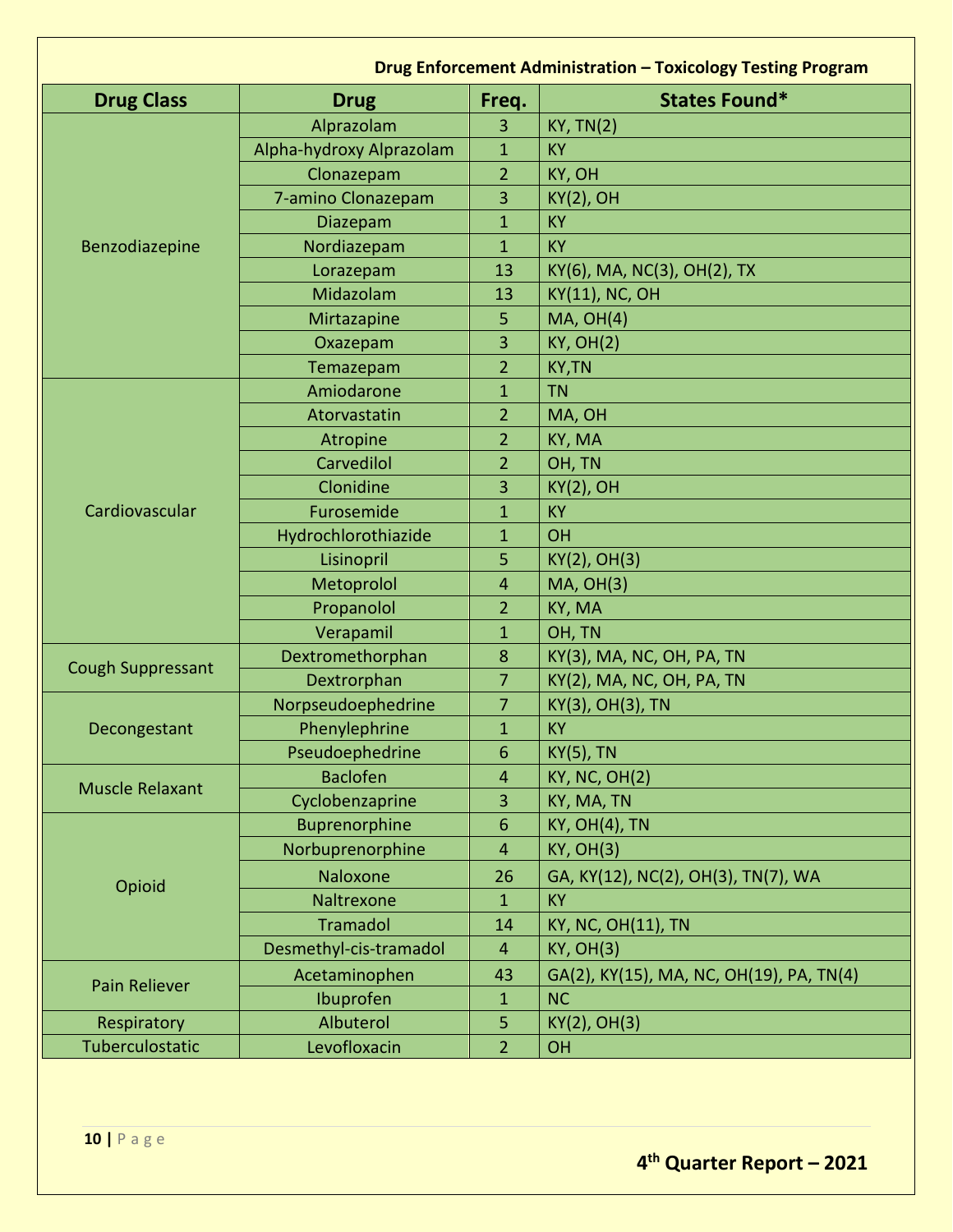\*GA – Georgia; KY – Kentucky; MA – Massachusetts; NC – North Carolina; OH – Ohio; PA – Pennsylvania; TN – Tennessee; TX – Texas; WA – Washington

\*\*mCPP is an expected metabolite of trazadone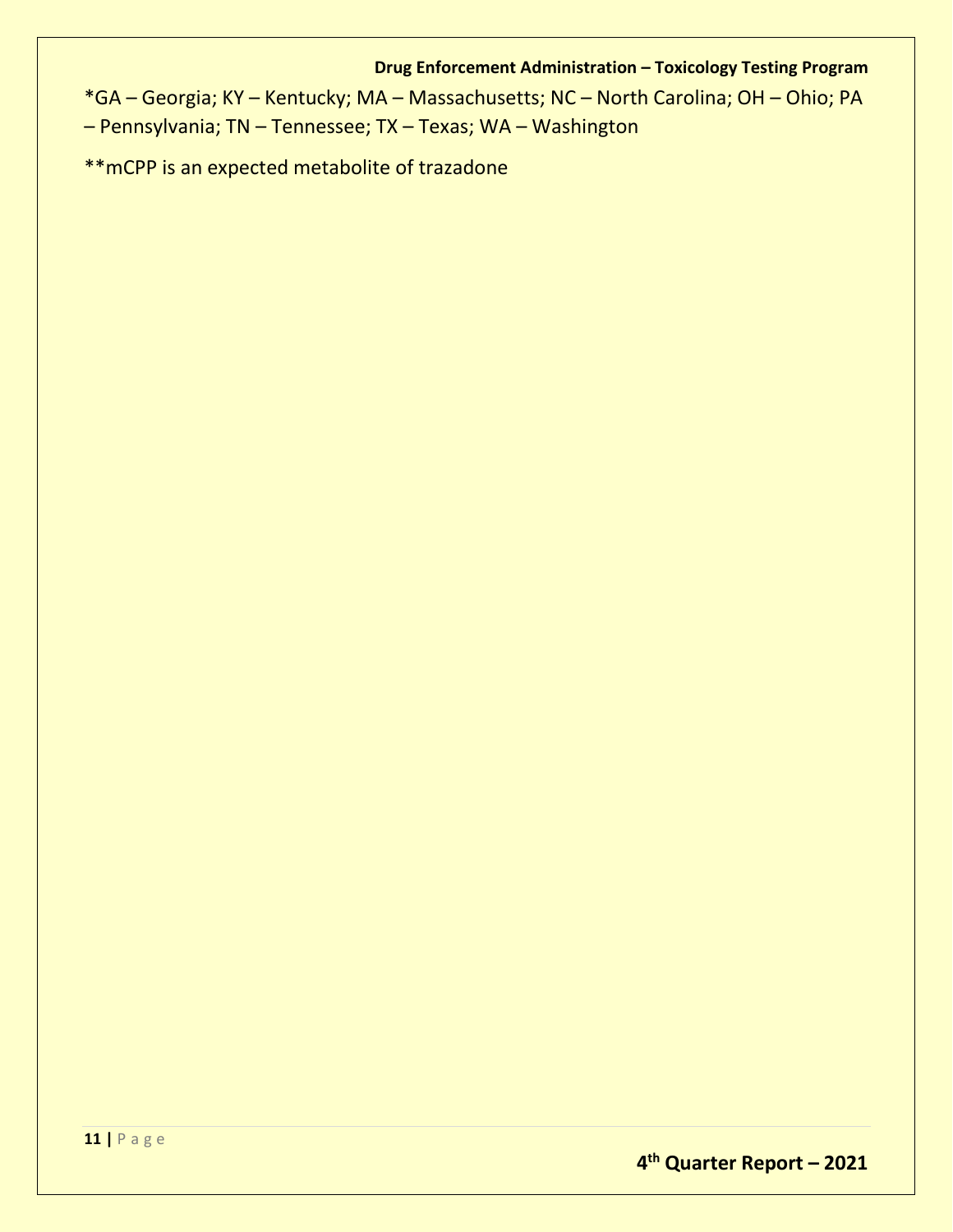## <span id="page-11-0"></span>Dietary Supplement Stimulants

DEA TOX confirmed five detections comprising of two DSS<sup>§</sup> (Table 4) in the fourth quarter of 2021.

#### **Table 4. DSS detected – 4th Quarter 2021**

| <b>Drug Class</b> | <b>Drug</b> | Freq. | <b>States Found*</b> |
|-------------------|-------------|-------|----------------------|
|                   | Hordenine   |       | OH                   |
| Stimulant         | Synephrine  |       | GA, OH(2)            |

\*GA – Georgia; OH – Ohio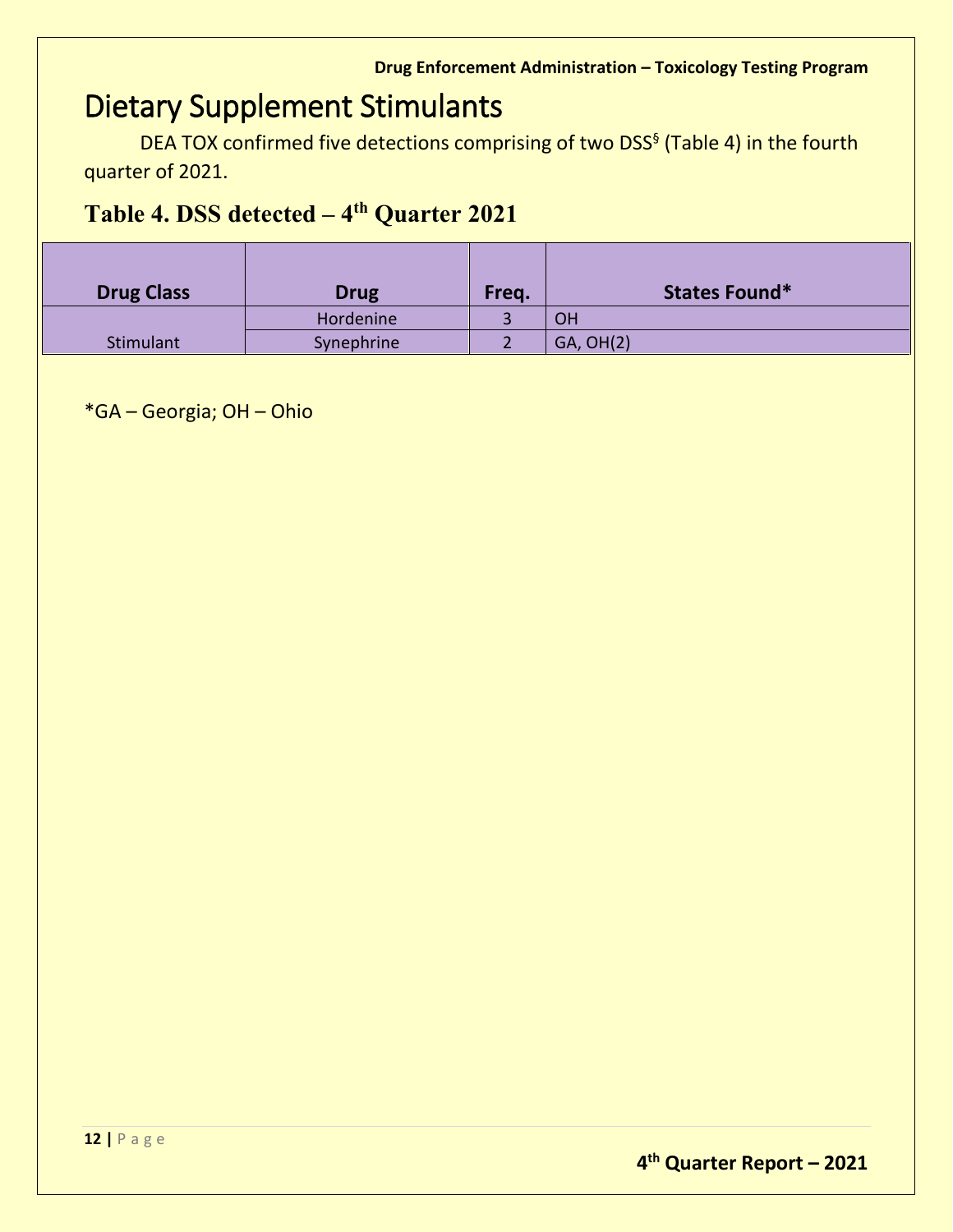## <span id="page-12-0"></span>Precursors/Additives/Impurities

DEA TOX confirmed 21 detections comprising of two P/A/I<sup>§</sup> (Table 5) in the fourth quarter of 2021.

#### **Table 5. P/A/I detected – 4th Quarter 2021**

|                   |                          |       | <b>States</b>  | <b>Confirmed Levels</b><br>$(ng/mL)**$ |   |             |             |
|-------------------|--------------------------|-------|----------------|----------------------------------------|---|-------------|-------------|
| <b>Drug Class</b> | <b>Drug</b>              | Freq. | Found*         |                                        | Б | <b>WB</b>   |             |
| Impurity          | N, N-dimethylamphetamine |       | KY, TN         |                                        |   | 118         | 1510        |
|                   |                          |       | KY, NC, OH(6), |                                        |   |             |             |
| Precursor         | 4-ANPP                   | 19    | TN(11)         |                                        |   | $0.1 - 1.9$ | $5.6 - 255$ |

\* KY – Kentucky; NC – North Carolina; OH – Ohio; TN – Tennessee

\*\*S – Serum; P – Plasma; WB – Whole Blood; U – Urine.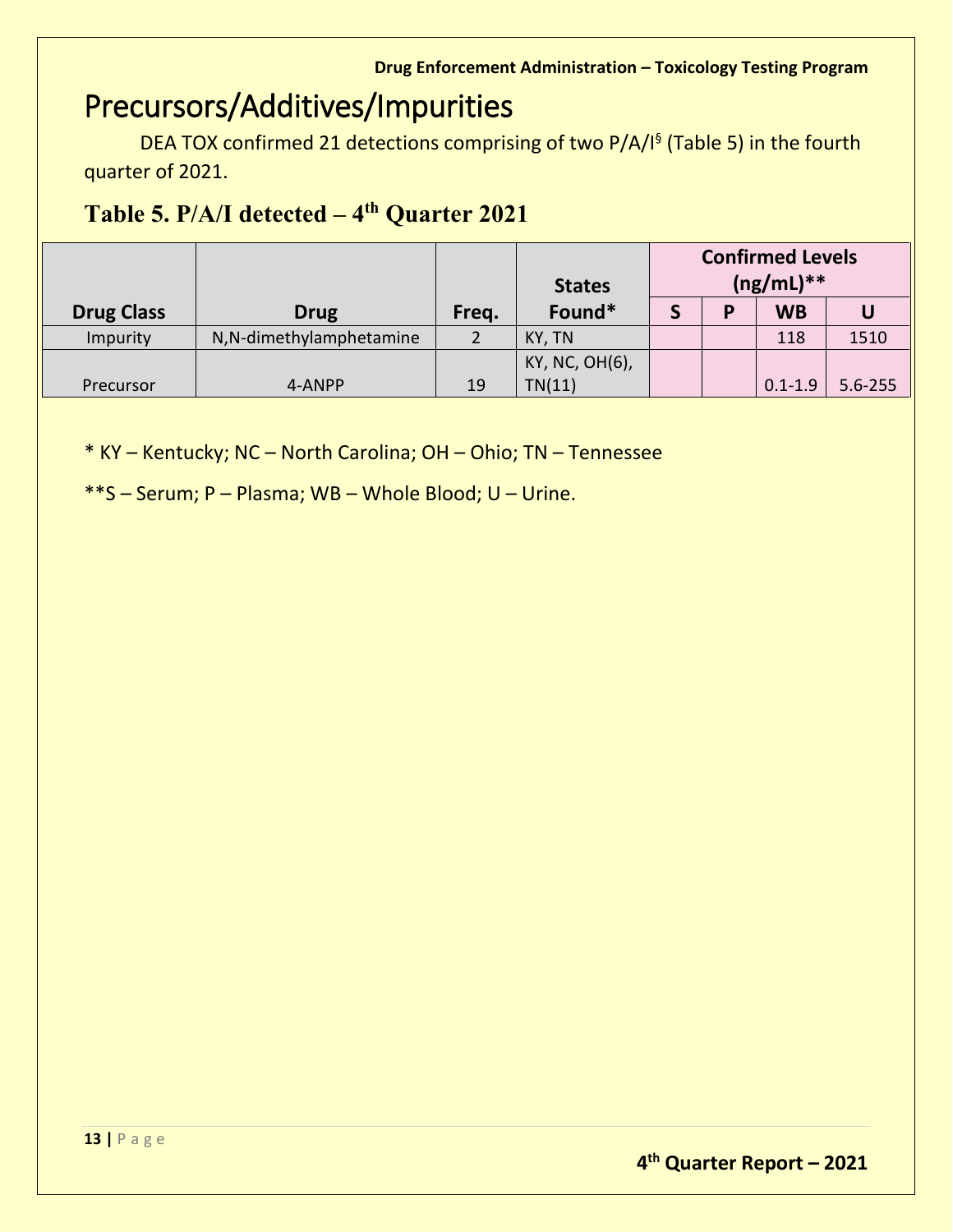## <span id="page-13-0"></span>Drug Paraphernalia

DEA TOX received 5 exhibits and confirmed 15 detections<sup>§</sup> (Table 6) in the fourth quarter of 2021.

#### **Table 6. Drug Paraphernalia exhibits – 4th Quarter 2021**

| <b>Drug Class</b>                                      | <b>Drug</b>           | <b>State</b><br>Found* | <b>Confirmed Levels</b><br>mg of drug/g of drug product | <b>Description</b><br>of exhibit |
|--------------------------------------------------------|-----------------------|------------------------|---------------------------------------------------------|----------------------------------|
| Exhibit 1                                              |                       |                        |                                                         |                                  |
|                                                        |                       |                        |                                                         | Green plant                      |
| Additive/Anticoagulant <sup>1</sup>                    | <b>Brodifacoum</b>    | FL.                    | 1.4                                                     | material                         |
|                                                        |                       |                        |                                                         | Green plant                      |
| Synthetic Cannabinoid <sup>2</sup>                     | <b>4F-MDMB-BUTICA</b> | FL.                    | 7.9                                                     | material                         |
|                                                        |                       |                        |                                                         | Green plant                      |
| Synthetic Cannabinoid <sup>2</sup><br><b>Exhibit 2</b> | <b>ADB-BUTINACA</b>   | FL.                    | 0.38                                                    | material                         |
|                                                        |                       |                        |                                                         | Green plant                      |
| Additive/Anticoagulant <sup>1</sup>                    | <b>Brodifacoum</b>    | FL.                    | 1.7                                                     | material                         |
|                                                        |                       |                        |                                                         | Green plant                      |
| Synthetic Cannabinoid <sup>2</sup>                     | <b>4F-MDMB-BUTICA</b> | <b>FL</b>              | 3.9                                                     | material                         |
|                                                        |                       |                        |                                                         | Green plant                      |
| Synthetic Cannabinoid <sup>2</sup>                     | <b>ADB-BUTINACA</b>   | <b>FL</b>              | 0.32                                                    | material                         |
|                                                        |                       |                        |                                                         | Green plant                      |
| Cathinone <sup>2</sup>                                 | Eutylone              | FL.                    | 0.14                                                    | material                         |
| Exhibit 3                                              |                       |                        |                                                         |                                  |
|                                                        |                       |                        |                                                         | Green plant                      |
| Synthetic Cannabinoid <sup>2</sup>                     | <b>4F-MDMB-BUTICA</b> | FL.                    | 6.1                                                     | material                         |
| Synthetic Cannabinoid <sup>2</sup>                     | <b>ADB-BUTINACA</b>   | FL.                    | 0.21                                                    | Green plant<br>material          |
| Exhibit 4                                              |                       |                        |                                                         |                                  |
|                                                        |                       |                        |                                                         | Green plant                      |
| Additive/Anticoagulant <sup>1</sup>                    | <b>Brodifacoum</b>    | FL.                    | 6.3                                                     | material                         |
|                                                        |                       |                        |                                                         | Green plant                      |
| Synthetic Cannabinoid <sup>2</sup>                     | <b>4F-MDMB-BUTICA</b> | FL.                    | 0.58                                                    | material                         |
|                                                        |                       |                        |                                                         | Green plant                      |
| Synthetic Cannabinoid <sup>2</sup>                     | <b>ADB-BUTINACA</b>   | FL.                    | 0.061                                                   | material                         |
| <b>Exhibit 5</b>                                       |                       |                        |                                                         |                                  |
|                                                        |                       |                        |                                                         | Green plant                      |
| Additive/Anticoagulant <sup>1</sup>                    | <b>Brodifacoum</b>    | FL.                    | 0.19                                                    | material                         |
|                                                        |                       |                        |                                                         | Green plant                      |
| Synthetic Cannabinoid <sup>2</sup>                     | <b>4F-MDMB-BUTICA</b> | FL.                    | 3.1                                                     | material                         |
| Synthetic Cannabinoid <sup>2</sup>                     | <b>ADB-BUTINACA</b>   | FL.                    | 1.1                                                     | Green plant<br>material          |
|                                                        |                       |                        |                                                         |                                  |

**14 |** Page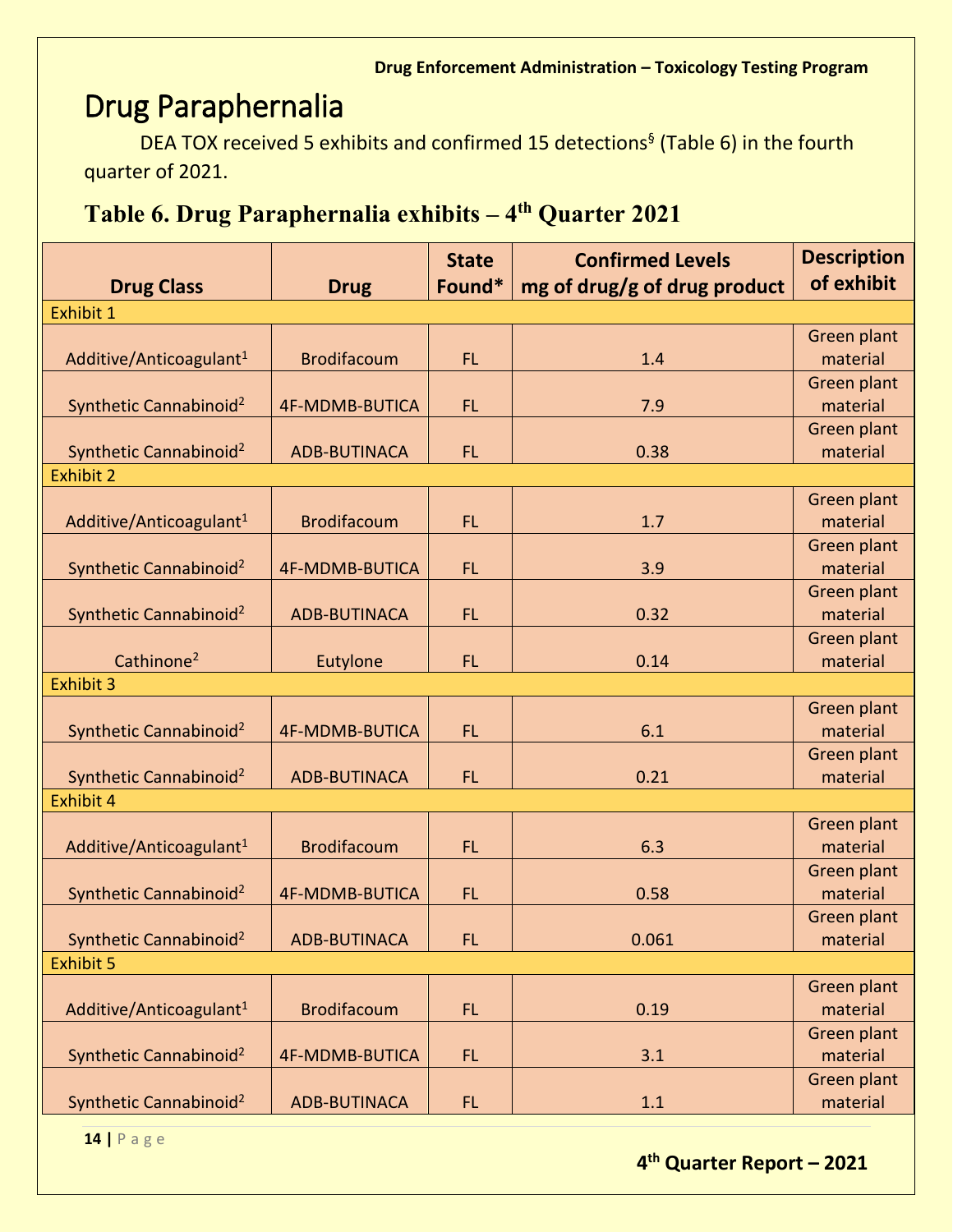1 – Substance included in Additive category for Figures 1A, 1B, 2A, and 2B

2 – Substance included in NPS category for Figures 1A, 2B, 2A, and 2B

\* FL – Florida

**§ - Parent drugs or metabolites are only counted once for the number of drugs detected in Tables 1-6. If only a metabolite is encountered in the absence of a parent drug, it will still be counted as a unique drug. Both parent drugs and metabolites are counted as detections.**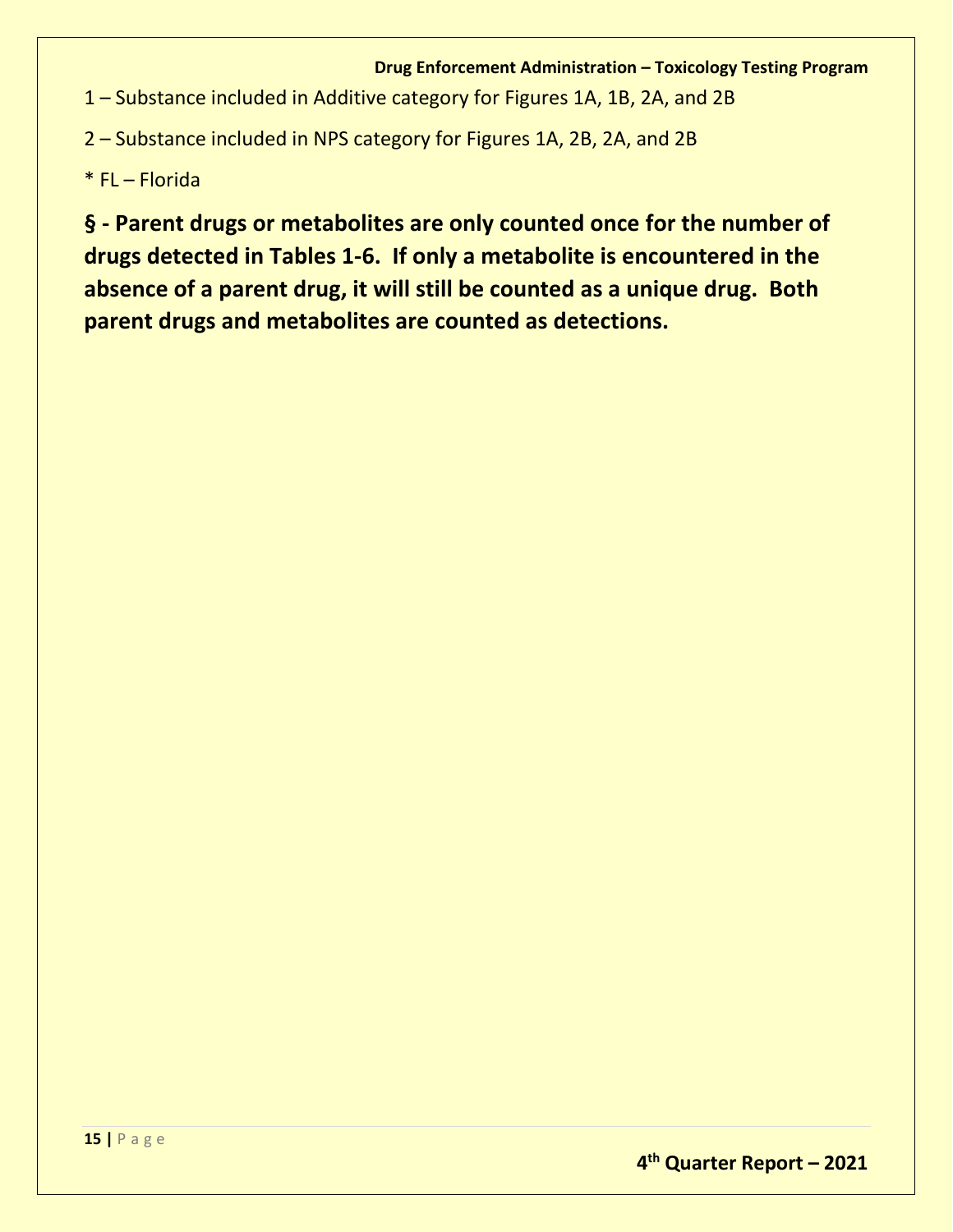### <span id="page-15-0"></span>Contact Information

We invite medical and law enforcement facilities to contact our program if you encounter an overdose of a suspected synthetic drug and desire to have any leftover biological samples (blood preferred) analyzed further for such synthetic substances.

#### • **Sample Qualifications:**

 $\circ$  Patients thought to have ingested a synthetic drug, where the traditional drug screen has produced little or no viable options to explain the symptoms exhibited by the patient (alcohol and THC are exempted).

#### • **How to Contact Us and Send Your Samples:**

- $\circ$  Once the above qualifications are satisfied:
	- Email **[DEATOX@DEA.GOV](mailto:DEATOX@DEA.GOV)** with a brief description of the case (including initial toxicology screen and history) and a request for testing.
	- DEA will respond to each inquiry, and if approved, will send the instructions for packing and shipping of sample(s) to UCSF.
		- The main reason for disapproval of a case would be the identification of substances including methamphetamine, heroin, fentanyl, cocaine, LSD, PCP etc. in a routine toxicology screening at your facility.
		- This program's goal is to connect symptom causation to abuse of newly emerging synthetic drugs (e.g. synthetic cannabinoids, synthetic cathinones, fentanyl-related substances, other hallucinogens etc.).
- $\circ$  Ensure that you de-identify and label the sample with a numerical value, sex, date of birth or age, and the date and time the sample was collected in accordance with the labeling instructions (sent with shipping instructions).
- o Keep a master list of the patients and the numerical values you allocated to each sample at your institution.

#### • **Cost of Sample Analysis:**

- o DEA will cover the full cost of testing the patient samples.
	- The sender will only be responsible for paying for packing and shipping samples to UCSF.

#### • **Turn-around Time:**

o Results are expected within three to four weeks of receipt of the sample at UCSF except in rare occurrences when a novel substance is identified.